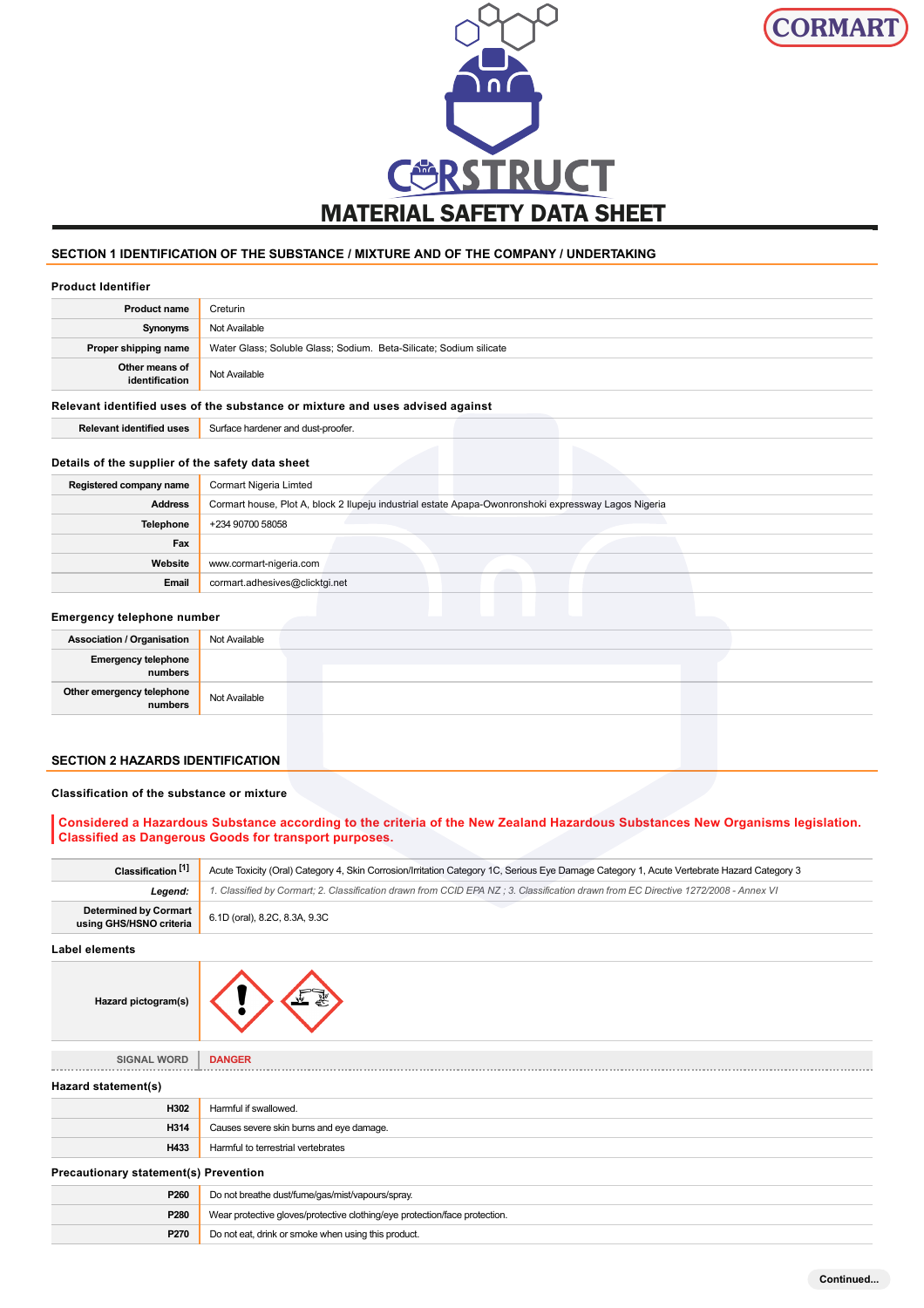#### INGESTION:

Milk and water are the preferred diluents

- No more than 2 glasses of water should be given to an adult.
- Neutralising agents should never be given since exothermic heat reaction may compound injury.
- \* Catharsis and emesis are absolutely contra-indicated.
- \* Activated charcoal does not absorb alkali.
- \* Gastric lavage should not be used.
- Supportive care involves the following:
- Withhold oral feedings initially.
- If endoscopy confirms transmucosal injury start steroids only within the first 48 hours.
- Carefully evaluate the amount of tissue necrosis before assessing the need for surgical intervention.
- Patients should be instructed to seek medical attention whenever they develop difficulty in swallowing (dysphagia).

SKIN AND EYE:

Injury should be irrigated for 20-30 minutes.

Eye injuries require saline. [Ellenhorn & Barceloux: Medical Toxicology]

### **SECTION 5 FIREFIGHTING MEASURES**

#### **Extinguishing media**

- Foam.
- **Dry chemical powder.**
- BCF (where regulations permit).
- Carbon dioxide.
- Water spray or fog Large fires only.

#### **Special hazards arising from the substrate or mixture**

| <b>Fire Incompatibility</b>    | None known.                                                                                                                                                                                                                                                                                                                                                                                                                                                                                                                                  |  |
|--------------------------------|----------------------------------------------------------------------------------------------------------------------------------------------------------------------------------------------------------------------------------------------------------------------------------------------------------------------------------------------------------------------------------------------------------------------------------------------------------------------------------------------------------------------------------------------|--|
| <b>Advice for firefighters</b> |                                                                                                                                                                                                                                                                                                                                                                                                                                                                                                                                              |  |
| <b>Fire Fighting</b>           | Alert Fire Brigade and tell them location and nature of hazard.<br>• Wear full body protective clothing with breathing apparatus.<br>Prevent, by any means available, spillage from entering drains or water course.<br>▶ Use fire fighting procedures suitable for surrounding area.<br>Do not approach containers suspected to be hot.<br>• Cool fire exposed containers with water spray from a protected location.<br>If safe to do so, remove containers from path of fire.<br>Equipment should be thoroughly decontaminated after use. |  |
| <b>Fire/Explosion Hazard</b>   | $\triangleright$ Non combustible.<br>Not considered a significant fire risk, however containers may burn.<br>Decomposition may produce toxic fumes of:<br>silicon dioxide (SiO2)<br>May emit corrosive fumes.                                                                                                                                                                                                                                                                                                                                |  |

## **SECTION 6 ACCIDENTAL RELEASE MEASURES**

# **Personal precautions, protective equipment and emergency procedures**

See section 8

### **Environmental precautions**

See section 12

### **Methods and material for containment and cleaning up**

| <b>Minor Spills</b> | > Drains for storage or use areas should have retention basins for pH adjustments and dilution of spills before discharge or disposal of material.<br>$\triangleright$ Check regularly for spills and leaks.<br>• Clean up all spills immediately.<br>Avoid breathing vapours and contact with skin and eyes.<br>• Control personal contact with the substance, by using protective equipment.<br>• Contain and absorb spill with sand, earth, inert material or vermiculite.<br>$\triangleright$ Wipe up.<br>• Place in a suitable, labelled container for waste disposal.                                                                                                                                                                                                                                                                                                                              |
|---------------------|----------------------------------------------------------------------------------------------------------------------------------------------------------------------------------------------------------------------------------------------------------------------------------------------------------------------------------------------------------------------------------------------------------------------------------------------------------------------------------------------------------------------------------------------------------------------------------------------------------------------------------------------------------------------------------------------------------------------------------------------------------------------------------------------------------------------------------------------------------------------------------------------------------|
| <b>Major Spills</b> | Clear area of personnel and move upwind.<br>Alert Fire Brigade and tell them location and nature of hazard.<br>$\blacktriangleright$ Wear full body protective clothing with breathing apparatus.<br>► Prevent, by any means available, spillage from entering drains or water course.<br>• Consider evacuation (or protect in place).<br>Stop leak if safe to do so.<br>Contain spill with sand, earth or vermiculite.<br>• Collect recoverable product into labelled containers for recycling.<br>• Neutralise/decontaminate residue (see Section 13 for specific agent).<br>• Collect solid residues and seal in labelled drums for disposal.<br>• Wash area and prevent runoff into drains.<br>After clean up operations, decontaminate and launder all protective clothing and equipment before storing and re-using.<br>If contamination of drains or waterways occurs, advise emergency services. |

Personal Protective Equipment advice is contained in Section 8 of the SDS.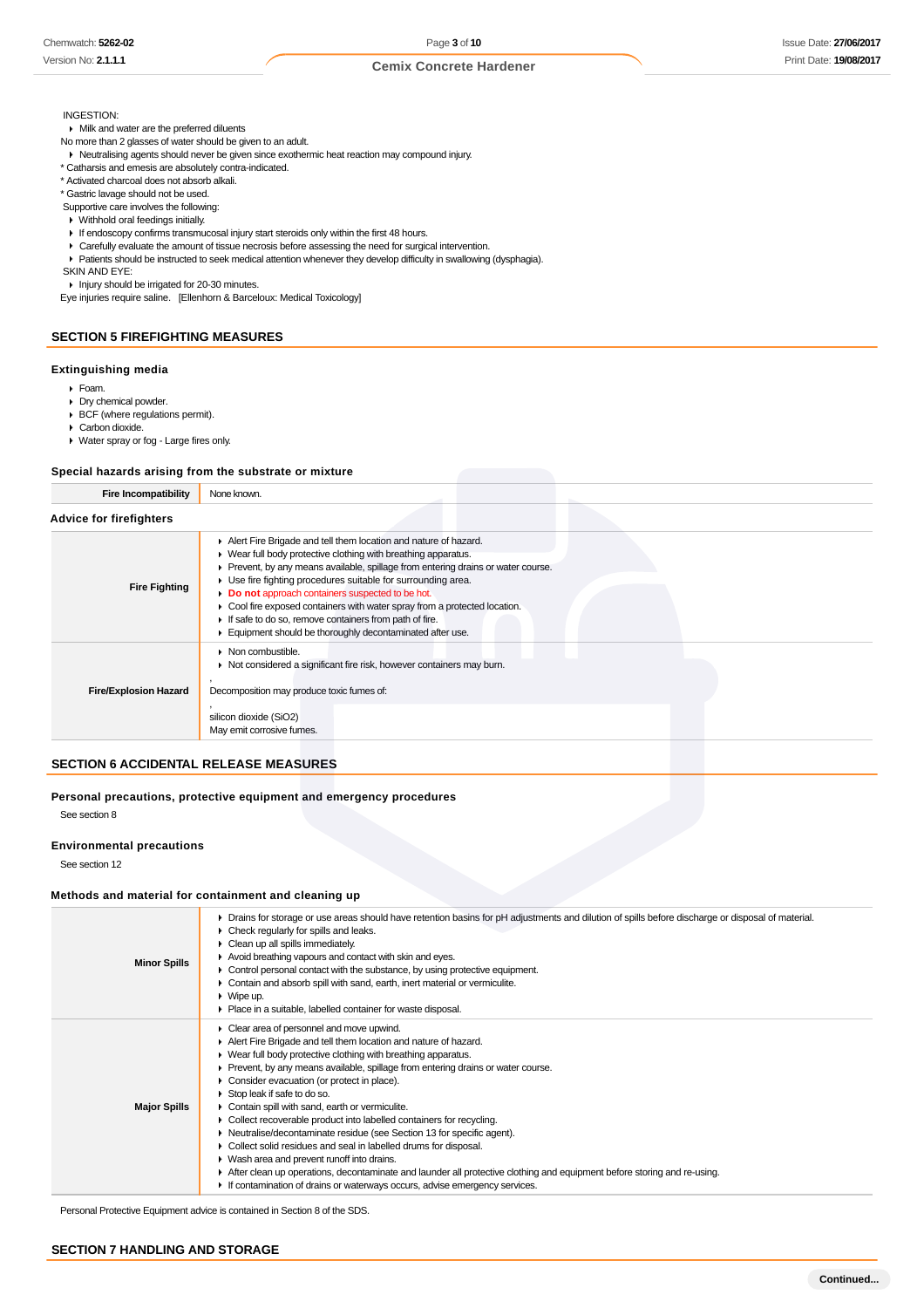### **Precautions for safe handling**

| Safe handling     | DO NOT allow clothing wet with material to stay in contact with skin<br>Avoid all personal contact, including inhalation.<br>• Wear protective clothing when risk of exposure occurs.<br>Use in a well-ventilated area.<br>Avoid contact with moisture.<br>Avoid contact with incompatible materials.<br>• When handling, DO NOT eat, drink or smoke.<br>▶ Keep containers securely sealed when not in use.<br>Avoid physical damage to containers.<br>Always wash hands with soap and water after handling.<br>• Work clothes should be laundered separately. Launder contaminated clothing before re-use.<br>Use good occupational work practice.<br>• Observe manufacturer's storage and handling recommendations contained within this SDS.<br>Atmosphere should be regularly checked against established exposure standards to ensure safe working conditions are maintained. |
|-------------------|------------------------------------------------------------------------------------------------------------------------------------------------------------------------------------------------------------------------------------------------------------------------------------------------------------------------------------------------------------------------------------------------------------------------------------------------------------------------------------------------------------------------------------------------------------------------------------------------------------------------------------------------------------------------------------------------------------------------------------------------------------------------------------------------------------------------------------------------------------------------------------|
| Other information | Store in original containers.<br>▶ Keep containers securely sealed.<br>Store in a cool, dry, well-ventilated area.<br>Store away from incompatible materials and foodstuff containers.<br>▶ Protect containers against physical damage and check regularly for leaks.<br>• Observe manufacturer's storage and handling recommendations contained within this SDS.<br>DO NOT store near acids, or oxidising agents                                                                                                                                                                                                                                                                                                                                                                                                                                                                  |

# **Conditions for safe storage, including any incompatibilities**

| Lined metal can, lined metal pail/can.<br>• Plastic pail.<br>▶ Polvliner drum.<br>• Packing as recommended by manufacturer.<br>Check all containers are clearly labelled and free from leaks.<br>For low viscosity materials<br>• Drums and jerricans must be of the non-removable head type.<br>• Where a can is to be used as an inner package, the can must have a screwed enclosure.<br>For materials with a viscosity of at least 2680 cSt. (23 deg. C) and solids (between 15 C deg. and 40 deg C.):<br>Suitable container<br>Removable head packaging;<br>$\blacktriangleright$ Cans with friction closures and<br>• low pressure tubes and cartridges<br>may be used.<br>Where combination packages are used, and the inner packages are of glass, porcelain or stoneware, there must be sufficient inert cushioning material in<br>contact with inner and outer packages unless the outer packaging is a close fitting moulded plastic box and the substances are not incompatible with the |          |
|------------------------------------------------------------------------------------------------------------------------------------------------------------------------------------------------------------------------------------------------------------------------------------------------------------------------------------------------------------------------------------------------------------------------------------------------------------------------------------------------------------------------------------------------------------------------------------------------------------------------------------------------------------------------------------------------------------------------------------------------------------------------------------------------------------------------------------------------------------------------------------------------------------------------------------------------------------------------------------------------------|----------|
|                                                                                                                                                                                                                                                                                                                                                                                                                                                                                                                                                                                                                                                                                                                                                                                                                                                                                                                                                                                                      | plastic. |
| Avoid oxidising agents, acids, acid chlorides, acid anhydrides, chloroformates.<br>Storage incompatibility<br>Avoid contact with copper, aluminium and their alloys.                                                                                                                                                                                                                                                                                                                                                                                                                                                                                                                                                                                                                                                                                                                                                                                                                                 |          |

# **SECTION 8 EXPOSURE CONTROLS / PERSONAL PROTECTION**

# **Control parameters**

### **OCCUPATIONAL EXPOSURE LIMITS (OEL)**

**INGREDIENT DATA**

### Not Available

### **EMERGENCY LIMITS**

| Ingredient                                    | <b>Material name</b>                         | TEEL-1                                         | TEEL-2 | TEEL-3 |
|-----------------------------------------------|----------------------------------------------|------------------------------------------------|--------|--------|
| sodium metasilicate                           | Silicic acid, sodium salt; (Sodium silicate) | $5.9 \,\mathrm{mg/m}$<br>390 mg/m3<br>65 mg/m3 |        |        |
|                                               |                                              |                                                |        |        |
| Ingredient                                    | <b>Original IDLH</b>                         | <b>Revised IDLH</b>                            |        |        |
| sodium metasilicate                           | Not Available                                | Not Available                                  |        |        |
| water                                         | Not Available                                | Not Available                                  |        |        |
| Ingredients determined not to<br>be hazardous | Not Available                                | Not Available                                  |        |        |

# **MATERIAL DATA**

# **Exposure controls**

| Appropriate engineering<br>controls | Engineering controls are used to remove a hazard or place a barrier between the worker and the hazard. Well-designed engineering controls can be highly<br>effective in protecting workers and will typically be independent of worker interactions to provide this high level of protection.<br>The basic types of engineering controls are:<br>Process controls which involve changing the way a job activity or process is done to reduce the risk.<br>Enclosure and/or isolation of emission source which keeps a selected hazard "physically" away from the worker and ventilation that strategically "adds" and<br>"removes" air in the work environment. Ventilation can remove or dilute an air contaminant if designed properly. The design of a ventilation system must match<br>the particular process and chemical or contaminant in use.<br>Employers may need to use multiple types of controls to prevent employee overexposure.<br>General exhaust is adequate under normal operating conditions. Local exhaust ventilation may be required in special circumstances. If risk of overexposure<br>exists, wear approved respirator. Supplied-air type respirator may be required in special circumstances. Correct fit is essential to ensure adequate protection.<br>Provide adequate ventilation in warehouses and enclosed storage areas. Air contaminants generated in the workplace possess varying "escape" velocities<br>which, in turn, determine the "capture velocities" of fresh circulating air required to effectively remove the contaminant. |            |
|-------------------------------------|----------------------------------------------------------------------------------------------------------------------------------------------------------------------------------------------------------------------------------------------------------------------------------------------------------------------------------------------------------------------------------------------------------------------------------------------------------------------------------------------------------------------------------------------------------------------------------------------------------------------------------------------------------------------------------------------------------------------------------------------------------------------------------------------------------------------------------------------------------------------------------------------------------------------------------------------------------------------------------------------------------------------------------------------------------------------------------------------------------------------------------------------------------------------------------------------------------------------------------------------------------------------------------------------------------------------------------------------------------------------------------------------------------------------------------------------------------------------------------------------------------------------------------------------------------------------------|------------|
|                                     | Type of Contaminant:                                                                                                                                                                                                                                                                                                                                                                                                                                                                                                                                                                                                                                                                                                                                                                                                                                                                                                                                                                                                                                                                                                                                                                                                                                                                                                                                                                                                                                                                                                                                                       | Air Speed: |
|                                     |                                                                                                                                                                                                                                                                                                                                                                                                                                                                                                                                                                                                                                                                                                                                                                                                                                                                                                                                                                                                                                                                                                                                                                                                                                                                                                                                                                                                                                                                                                                                                                            |            |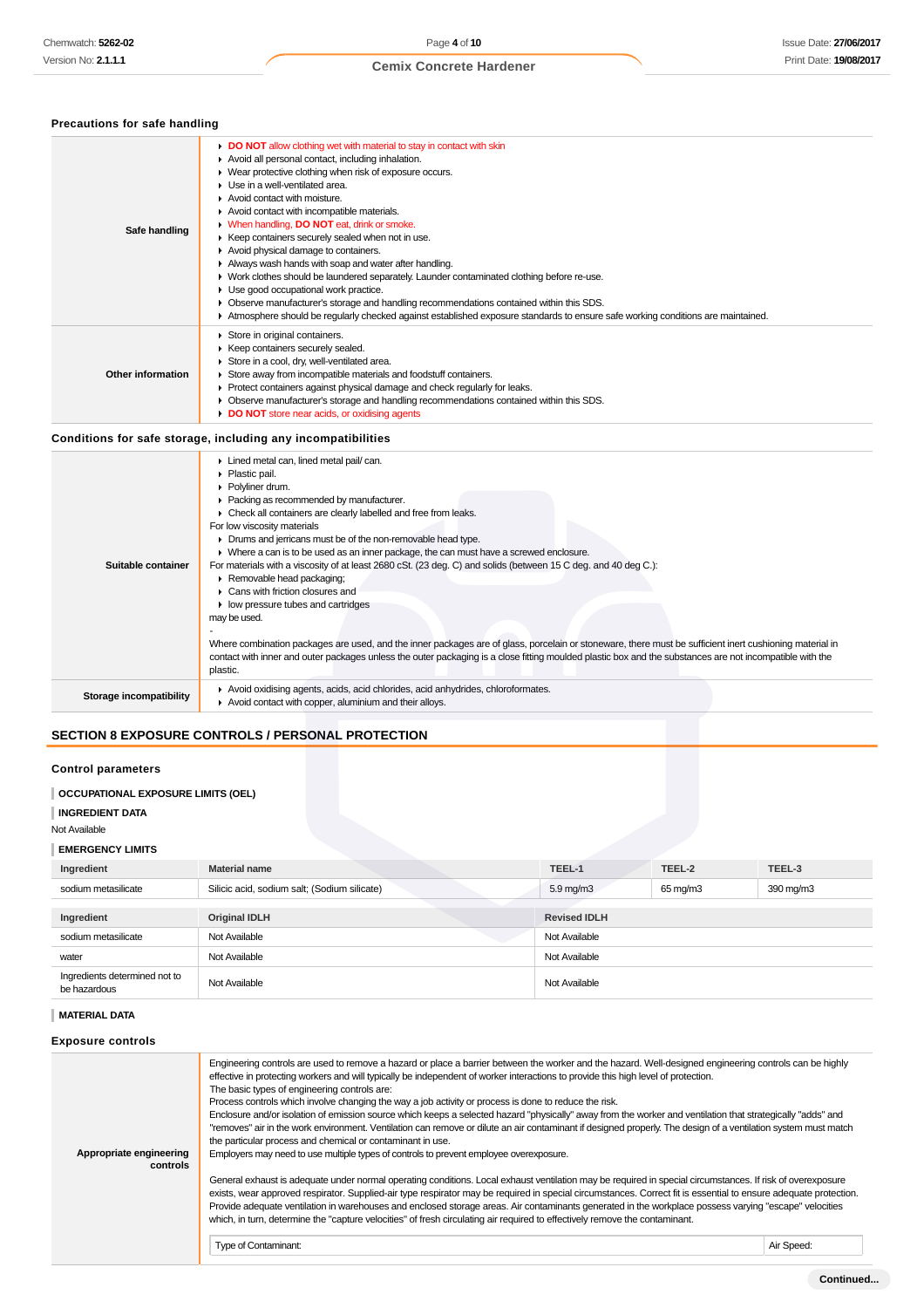|                                                                                                                                                                                                                        | solvent, vapours, degreasing etc., evaporating from tank (in still air).                                                                                                                                                                                                                                                                                                                                                                                                                                                                                                                                                                                                                                                                                                                                                                                                                                                                                                                                                                                                                                                                                                                                                                                                                                                                                                                                                                                                                                                                                                                                                                                                                                                                                                                                                                                                                                                                                                                                                                                                                                                                                                                                                                                                                                                                                                                                                                                                                                                                                                                                                                                                                                                                                                                                                                                                                                                                                                                                                                                                                                                                                                                                                                                                                                                                                                                                                                                                                                     | 0.25-0.5 m/s (50-100<br>f/min)     |
|------------------------------------------------------------------------------------------------------------------------------------------------------------------------------------------------------------------------|--------------------------------------------------------------------------------------------------------------------------------------------------------------------------------------------------------------------------------------------------------------------------------------------------------------------------------------------------------------------------------------------------------------------------------------------------------------------------------------------------------------------------------------------------------------------------------------------------------------------------------------------------------------------------------------------------------------------------------------------------------------------------------------------------------------------------------------------------------------------------------------------------------------------------------------------------------------------------------------------------------------------------------------------------------------------------------------------------------------------------------------------------------------------------------------------------------------------------------------------------------------------------------------------------------------------------------------------------------------------------------------------------------------------------------------------------------------------------------------------------------------------------------------------------------------------------------------------------------------------------------------------------------------------------------------------------------------------------------------------------------------------------------------------------------------------------------------------------------------------------------------------------------------------------------------------------------------------------------------------------------------------------------------------------------------------------------------------------------------------------------------------------------------------------------------------------------------------------------------------------------------------------------------------------------------------------------------------------------------------------------------------------------------------------------------------------------------------------------------------------------------------------------------------------------------------------------------------------------------------------------------------------------------------------------------------------------------------------------------------------------------------------------------------------------------------------------------------------------------------------------------------------------------------------------------------------------------------------------------------------------------------------------------------------------------------------------------------------------------------------------------------------------------------------------------------------------------------------------------------------------------------------------------------------------------------------------------------------------------------------------------------------------------------------------------------------------------------------------------------------------------|------------------------------------|
| aerosols, fumes from pouring operations, intermittent container filling, low speed conveyer transfers, welding, spray drift, plating<br>acid fumes, pickling (released at low velocity into zone of active generation) |                                                                                                                                                                                                                                                                                                                                                                                                                                                                                                                                                                                                                                                                                                                                                                                                                                                                                                                                                                                                                                                                                                                                                                                                                                                                                                                                                                                                                                                                                                                                                                                                                                                                                                                                                                                                                                                                                                                                                                                                                                                                                                                                                                                                                                                                                                                                                                                                                                                                                                                                                                                                                                                                                                                                                                                                                                                                                                                                                                                                                                                                                                                                                                                                                                                                                                                                                                                                                                                                                                              | 0.5-1 m/s (100-200<br>f/min.)      |
|                                                                                                                                                                                                                        | direct spray, spray painting in shallow booths, drum filling, conveyer loading, crusher dusts, gas discharge (active generation into<br>zone of rapid air motion)                                                                                                                                                                                                                                                                                                                                                                                                                                                                                                                                                                                                                                                                                                                                                                                                                                                                                                                                                                                                                                                                                                                                                                                                                                                                                                                                                                                                                                                                                                                                                                                                                                                                                                                                                                                                                                                                                                                                                                                                                                                                                                                                                                                                                                                                                                                                                                                                                                                                                                                                                                                                                                                                                                                                                                                                                                                                                                                                                                                                                                                                                                                                                                                                                                                                                                                                            | 1-2.5 m/s (200-500<br>f/min.)      |
|                                                                                                                                                                                                                        | grinding, abrasive blasting, tumbling, high speed wheel generated dusts (released at high initial velocity into zone of very high rapid<br>air motion)                                                                                                                                                                                                                                                                                                                                                                                                                                                                                                                                                                                                                                                                                                                                                                                                                                                                                                                                                                                                                                                                                                                                                                                                                                                                                                                                                                                                                                                                                                                                                                                                                                                                                                                                                                                                                                                                                                                                                                                                                                                                                                                                                                                                                                                                                                                                                                                                                                                                                                                                                                                                                                                                                                                                                                                                                                                                                                                                                                                                                                                                                                                                                                                                                                                                                                                                                       | 2.5-10 m/s (500-2000<br>$f/min.$ ) |
|                                                                                                                                                                                                                        | Within each range the appropriate value depends on:                                                                                                                                                                                                                                                                                                                                                                                                                                                                                                                                                                                                                                                                                                                                                                                                                                                                                                                                                                                                                                                                                                                                                                                                                                                                                                                                                                                                                                                                                                                                                                                                                                                                                                                                                                                                                                                                                                                                                                                                                                                                                                                                                                                                                                                                                                                                                                                                                                                                                                                                                                                                                                                                                                                                                                                                                                                                                                                                                                                                                                                                                                                                                                                                                                                                                                                                                                                                                                                          |                                    |
|                                                                                                                                                                                                                        | Lower end of the range<br>Upper end of the range                                                                                                                                                                                                                                                                                                                                                                                                                                                                                                                                                                                                                                                                                                                                                                                                                                                                                                                                                                                                                                                                                                                                                                                                                                                                                                                                                                                                                                                                                                                                                                                                                                                                                                                                                                                                                                                                                                                                                                                                                                                                                                                                                                                                                                                                                                                                                                                                                                                                                                                                                                                                                                                                                                                                                                                                                                                                                                                                                                                                                                                                                                                                                                                                                                                                                                                                                                                                                                                             |                                    |
|                                                                                                                                                                                                                        | 1: Room air currents minimal or favourable to capture<br>1: Disturbing room air currents                                                                                                                                                                                                                                                                                                                                                                                                                                                                                                                                                                                                                                                                                                                                                                                                                                                                                                                                                                                                                                                                                                                                                                                                                                                                                                                                                                                                                                                                                                                                                                                                                                                                                                                                                                                                                                                                                                                                                                                                                                                                                                                                                                                                                                                                                                                                                                                                                                                                                                                                                                                                                                                                                                                                                                                                                                                                                                                                                                                                                                                                                                                                                                                                                                                                                                                                                                                                                     |                                    |
|                                                                                                                                                                                                                        | 2: Contaminants of low toxicity or of nuisance value only.<br>2: Contaminants of high toxicity                                                                                                                                                                                                                                                                                                                                                                                                                                                                                                                                                                                                                                                                                                                                                                                                                                                                                                                                                                                                                                                                                                                                                                                                                                                                                                                                                                                                                                                                                                                                                                                                                                                                                                                                                                                                                                                                                                                                                                                                                                                                                                                                                                                                                                                                                                                                                                                                                                                                                                                                                                                                                                                                                                                                                                                                                                                                                                                                                                                                                                                                                                                                                                                                                                                                                                                                                                                                               |                                    |
|                                                                                                                                                                                                                        | 3: Intermittent, low production.<br>3: High production, heavy use                                                                                                                                                                                                                                                                                                                                                                                                                                                                                                                                                                                                                                                                                                                                                                                                                                                                                                                                                                                                                                                                                                                                                                                                                                                                                                                                                                                                                                                                                                                                                                                                                                                                                                                                                                                                                                                                                                                                                                                                                                                                                                                                                                                                                                                                                                                                                                                                                                                                                                                                                                                                                                                                                                                                                                                                                                                                                                                                                                                                                                                                                                                                                                                                                                                                                                                                                                                                                                            |                                    |
|                                                                                                                                                                                                                        | 4: Small hood-local control only<br>4: Large hood or large air mass in motion                                                                                                                                                                                                                                                                                                                                                                                                                                                                                                                                                                                                                                                                                                                                                                                                                                                                                                                                                                                                                                                                                                                                                                                                                                                                                                                                                                                                                                                                                                                                                                                                                                                                                                                                                                                                                                                                                                                                                                                                                                                                                                                                                                                                                                                                                                                                                                                                                                                                                                                                                                                                                                                                                                                                                                                                                                                                                                                                                                                                                                                                                                                                                                                                                                                                                                                                                                                                                                |                                    |
|                                                                                                                                                                                                                        | Simple theory shows that air velocity falls rapidly with distance away from the opening of a simple extraction pipe. Velocity generally decreases with the square<br>of distance from the extraction point (in simple cases). Therefore the air speed at the extraction point should be adjusted, accordingly, after reference to<br>distance from the contaminating source. The air velocity at the extraction fan, for example, should be a minimum of 1-2 m/s (200-400 f/min) for extraction of<br>solvents generated in a tank 2 meters distant from the extraction point. Other mechanical considerations, producing performance deficits within the extraction<br>apparatus, make it essential that theoretical air velocities are multiplied by factors of 10 or more when extraction systems are installed or used.                                                                                                                                                                                                                                                                                                                                                                                                                                                                                                                                                                                                                                                                                                                                                                                                                                                                                                                                                                                                                                                                                                                                                                                                                                                                                                                                                                                                                                                                                                                                                                                                                                                                                                                                                                                                                                                                                                                                                                                                                                                                                                                                                                                                                                                                                                                                                                                                                                                                                                                                                                                                                                                                                  |                                    |
| <b>Personal protection</b>                                                                                                                                                                                             |                                                                                                                                                                                                                                                                                                                                                                                                                                                                                                                                                                                                                                                                                                                                                                                                                                                                                                                                                                                                                                                                                                                                                                                                                                                                                                                                                                                                                                                                                                                                                                                                                                                                                                                                                                                                                                                                                                                                                                                                                                                                                                                                                                                                                                                                                                                                                                                                                                                                                                                                                                                                                                                                                                                                                                                                                                                                                                                                                                                                                                                                                                                                                                                                                                                                                                                                                                                                                                                                                                              |                                    |
| Eye and face protection                                                                                                                                                                                                | Chemical goggles.<br>Full face shield may be required for supplementary but never for primary protection of eyes.<br>> Contact lenses may pose a special hazard; soft contact lenses may absorb and concentrate irritants. A written policy document, describing the wearing of<br>lenses or restrictions on use, should be created for each workplace or task. This should include a review of lens absorption and adsorption for the class of<br>chemicals in use and an account of injury experience. Medical and first-aid personnel should be trained in their removal and suitable equipment should be<br>readily available. In the event of chemical exposure, begin eye irrigation immediately and remove contact lens as soon as practicable. Lens should be removed<br>at the first signs of eye redness or irritation - lens should be removed in a clean environment only after workers have washed hands thoroughly. [CDC NIOSH<br>Current Intelligence Bulletin 59], [AS/NZS 1336 or national equivalent]                                                                                                                                                                                                                                                                                                                                                                                                                                                                                                                                                                                                                                                                                                                                                                                                                                                                                                                                                                                                                                                                                                                                                                                                                                                                                                                                                                                                                                                                                                                                                                                                                                                                                                                                                                                                                                                                                                                                                                                                                                                                                                                                                                                                                                                                                                                                                                                                                                                                                      |                                    |
| <b>Skin protection</b>                                                                                                                                                                                                 | See Hand protection below                                                                                                                                                                                                                                                                                                                                                                                                                                                                                                                                                                                                                                                                                                                                                                                                                                                                                                                                                                                                                                                                                                                                                                                                                                                                                                                                                                                                                                                                                                                                                                                                                                                                                                                                                                                                                                                                                                                                                                                                                                                                                                                                                                                                                                                                                                                                                                                                                                                                                                                                                                                                                                                                                                                                                                                                                                                                                                                                                                                                                                                                                                                                                                                                                                                                                                                                                                                                                                                                                    |                                    |
| Hands/feet protection                                                                                                                                                                                                  | ▶ Wear chemical protective gloves, e.g. PVC.<br>• Wear safety footwear or safety gumboots, e.g. Rubber<br>• When handling corrosive liquids, wear trousers or overalls outside of boots, to avoid spills entering boots.<br>The selection of suitable gloves does not only depend on the material, but also on further marks of quality which vary from manufacturer to manufacturer. Where<br>the chemical is a preparation of several substances, the resistance of the glove material can not be calculated in advance and has therefore to be checked prior<br>to the application.<br>The exact break through time for substances has to be obtained from the manufacturer of the protective gloves and has to be observed when making a final<br>choice.<br>Personal hygiene is a key element of effective hand care. Gloves must only be worn on clean hands. After using gloves, hands should be washed and dried<br>thoroughly. Application of a non-perfumed moisturizer is recommended.<br>Suitability and durability of glove type is dependent on usage. Important factors in the selection of gloves include:<br>frequency and duration of contact,<br>chemical resistance of glove material,<br>glove thickness and<br>dexterity<br>Select gloves tested to a relevant standard (e.g. Europe EN 374, US F739, AS/NZS 2161.1 or national equivalent).<br>When prolonged or frequently repeated contact may occur, a glove with a protection class of 5 or higher (breakthrough time greater than 240<br>minutes according to EN 374, AS/NZS 2161.10.1 or national equivalent) is recommended.<br>When only brief contact is expected, a glove with a protection class of 3 or higher (breakthrough time greater than 60 minutes according to<br>EN 374, AS/NZS 2161.10.1 or national equivalent) is recommended.<br>Some glove polymer types are less affected by movement and this should be taken into account when considering gloves for long-term use.<br>Contaminated gloves should be replaced.<br>For general applications, gloves with a thickness typically greater than 0.35 mm, are recommended.<br>It should be emphasised that glove thickness is not necessarily a good predictor of glove resistance to a specific chemical, as the permeation efficiency of the<br>glove will be dependent on the exact composition of the glove material. Therefore, glove selection should also be based on consideration of the task<br>requirements and knowledge of breakthrough times.<br>Glove thickness may also vary depending on the glove manufacturer, the glove type and the glove model. Therefore, the manufacturers' technical data should<br>always be taken into account to ensure selection of the most appropriate glove for the task.<br>Note: Depending on the activity being conducted, gloves of varying thickness may be required for specific tasks. For example:<br>Thinner gloves (down to 0.1 mm or less) may be required where a high degree of manual dexterity is needed. However, these gloves are only<br>likely to give short duration protection and would normally be just for single use applications, then disposed of.<br>Thicker gloves (up to 3 mm or more) may be required where there is a mechanical (as well as a chemical) risk i.e. where there is abrasion or<br>puncture potential<br>Gloves must only be worn on clean hands. After using gloves, hands should be washed and dried thoroughly. Application of a non-perfumed moisturiser is |                                    |
|                                                                                                                                                                                                                        | recommended.                                                                                                                                                                                                                                                                                                                                                                                                                                                                                                                                                                                                                                                                                                                                                                                                                                                                                                                                                                                                                                                                                                                                                                                                                                                                                                                                                                                                                                                                                                                                                                                                                                                                                                                                                                                                                                                                                                                                                                                                                                                                                                                                                                                                                                                                                                                                                                                                                                                                                                                                                                                                                                                                                                                                                                                                                                                                                                                                                                                                                                                                                                                                                                                                                                                                                                                                                                                                                                                                                                 |                                    |
| <b>Body protection</b>                                                                                                                                                                                                 | See Other protection below                                                                                                                                                                                                                                                                                                                                                                                                                                                                                                                                                                                                                                                                                                                                                                                                                                                                                                                                                                                                                                                                                                                                                                                                                                                                                                                                                                                                                                                                                                                                                                                                                                                                                                                                                                                                                                                                                                                                                                                                                                                                                                                                                                                                                                                                                                                                                                                                                                                                                                                                                                                                                                                                                                                                                                                                                                                                                                                                                                                                                                                                                                                                                                                                                                                                                                                                                                                                                                                                                   |                                    |
| Other protection                                                                                                                                                                                                       | • Overalls.<br>▶ PVC Apron.<br>▶ PVC protective suit may be required if exposure severe.<br>Eyewash unit.<br>Ensure there is ready access to a safety shower.                                                                                                                                                                                                                                                                                                                                                                                                                                                                                                                                                                                                                                                                                                                                                                                                                                                                                                                                                                                                                                                                                                                                                                                                                                                                                                                                                                                                                                                                                                                                                                                                                                                                                                                                                                                                                                                                                                                                                                                                                                                                                                                                                                                                                                                                                                                                                                                                                                                                                                                                                                                                                                                                                                                                                                                                                                                                                                                                                                                                                                                                                                                                                                                                                                                                                                                                                |                                    |
| <b>Thermal hazards</b>                                                                                                                                                                                                 | Not Available                                                                                                                                                                                                                                                                                                                                                                                                                                                                                                                                                                                                                                                                                                                                                                                                                                                                                                                                                                                                                                                                                                                                                                                                                                                                                                                                                                                                                                                                                                                                                                                                                                                                                                                                                                                                                                                                                                                                                                                                                                                                                                                                                                                                                                                                                                                                                                                                                                                                                                                                                                                                                                                                                                                                                                                                                                                                                                                                                                                                                                                                                                                                                                                                                                                                                                                                                                                                                                                                                                |                                    |

Î.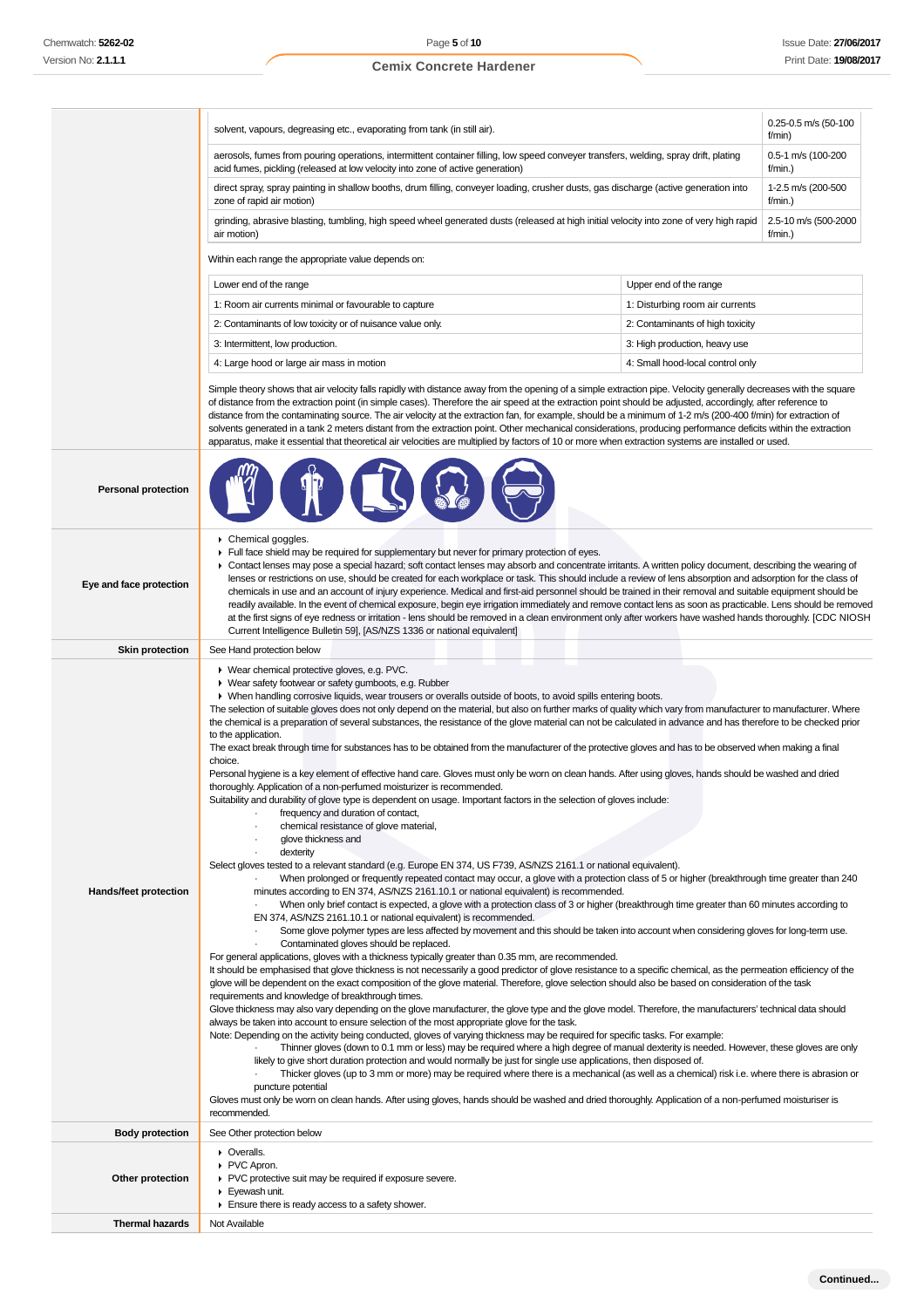### **Recommended material(s)**

### **GLOVE SELECTION INDEX**

Glove selection is based on a modified presentation of the:

 **"Forsberg Clothing Performance Index".**

 The effect(s) of the following substance(s) are taken into account in the **computergenerated** selection:<br>Creturin Concrete Hardener

| <b>Material</b> | <b>CPI</b> |
|-----------------|------------|
| <b>BUTYL</b>    | C          |
| NATURAL RUBBER  | C          |
| <b>NEOPRENE</b> | C          |
| <b>PVA</b>      | C          |
| <b>VITON</b>    | C          |

\* CPI - Cormart Performance Index

A: Best Selection

B: Satisfactory; may degrade after 4 hours continuous immersion

C: Poor to Dangerous Choice for other than short term immersion

**NOTE**: As a series of factors will influence the actual performance of the glove, a final selection must be based on detailed observation. -

\* Where the glove is to be used on a short term, casual or infrequent basis, factors such as "feel" or convenience (e.g. disposability), may dictate a choice of gloves which might otherwise be unsuitable following long-term or frequent use. A qualified practitioner should be consulted.

### **SECTION 9 PHYSICAL AND CHEMICAL PROPERTIES**

### **Information on basic physical and chemical properties**

#### **Respiratory protection**

Particulate. (AS/NZS 1716 & 1715, EN 143:2000 & 149:001, ANSI Z88 or national equivalent)

Selection of the Class and Type of respirator will depend upon the level of breathing zone contaminant and the chemical nature of the contaminant. Protection Factors (defined as the ratio of contaminant outside and inside the mask) may also be important.

| Required<br>minimum<br>protection factor | Maximum gas/vapour<br>concentration present in air<br>p.p.m. (by volume) | Half-face<br>Respirator         | <b>Full-Face</b><br>Respirator   |
|------------------------------------------|--------------------------------------------------------------------------|---------------------------------|----------------------------------|
| up to 10                                 | 1000                                                                     | -AUS / Class1<br>P <sub>2</sub> | ٠                                |
| up to 50                                 | 1000                                                                     | ٠                               | -AUS / Class<br>1 P <sub>2</sub> |
| up to 50                                 | 5000                                                                     | Airline *                       | ۰                                |
| up to 100                                | 5000                                                                     | ٠                               | $-2P2$                           |
| up to 100                                | 10000                                                                    | $\overline{\phantom{a}}$        | $-3P2$                           |
| $100+$                                   |                                                                          |                                 | Airline**                        |

\* - Continuous Flow \*\* - Continuous-flow or positive pressure demand

A(All classes) = Organic vapours, B AUS or B1 = Acid gasses, B2 = Acid gas or hydrogen cyanide(HCN), B3 = Acid gas or hydrogen cyanide(HCN), E = Sulfur dioxide(SO2), G = Agricultural chemicals, K = Ammonia(NH3), Hg = Mercury, NO = Oxides of nitrogen, MB = Methyl bromide,  $AX =$  Low boiling point organic compounds(below 65 degC)

| Appearance                                      | Clear viscous liquid; mixes with water. |                                                   |                |
|-------------------------------------------------|-----------------------------------------|---------------------------------------------------|----------------|
|                                                 |                                         |                                                   |                |
| <b>Physical state</b>                           | Liquid                                  | Relative density (Water = $1$ )                   | $-1.2$         |
| Odour                                           | Not Available                           | <b>Partition coefficient</b><br>n-octanol / water | Not Available  |
| <b>Odour threshold</b>                          | Not Available                           | Auto-ignition temperature<br>$(^{\circ}C)$        | Not Available  |
| pH (as supplied)                                | $11 - 11.5$                             | Decomposition<br>temperature                      | Not Available  |
| Melting point / freezing<br>point (°C)          | Not Available                           | <b>Viscosity (cSt)</b>                            | Not Available  |
| Initial boiling point and<br>boiling range (°C) | Not Available                           | Molecular weight (g/mol)                          | Not Applicable |
| Flash point (°C)                                | Not Available                           | <b>Taste</b>                                      | Not Available  |
| <b>Evaporation rate</b>                         | Not Available                           | <b>Explosive properties</b>                       | Not Available  |
| Flammability                                    | Not Available                           | <b>Oxidising properties</b>                       | Not Available  |
| <b>Upper Explosive Limit (%)</b>                | Not Available                           | Surface Tension (dyn/cm or<br>$mN/m$ )            | Not Available  |
| Lower Explosive Limit (%)                       | Not Available                           | <b>Volatile Component (%vol)</b>                  | Not Available  |
| Vapour pressure (kPa)                           | Not Available                           | Gas group                                         | Not Available  |
| Solubility in water (g/L)                       | Miscible                                | pH as a solution (1%)                             | Not Available  |
| Vapour density (Air = $1$ )                     | Not Available                           | VOC g/L                                           | Not Available  |
|                                                 |                                         |                                                   |                |

### **SECTION 10 STABILITY AND REACTIVITY**

| Reactivity                                 | See section 7                                                                                                                        |
|--------------------------------------------|--------------------------------------------------------------------------------------------------------------------------------------|
| <b>Chemical stability</b>                  | • Unstable in the presence of incompatible materials.<br>▶ Product is considered stable.<br>Hazardous polymerisation will not occur. |
| Possibility of hazardous<br>reactions      | See section 7                                                                                                                        |
| <b>Conditions to avoid</b>                 | See section 7                                                                                                                        |
| Incompatible materials                     | See section 7                                                                                                                        |
| <b>Hazardous decomposition</b><br>products | See section 5                                                                                                                        |

# **SECTION 11 TOXICOLOGICAL INFORMATION**

**Information on toxicological effects**

**Inhaled**

Not normally a hazard due to non-volatile nature of product

Inhalation of alkaline corrosives may produce irritation of the respiratory tract with coughing, choking, pain and mucous membrane damage. Pulmonary oedema may develop in more severe cases; this may be immediate or in most cases following a latent period of 5-72 hours. Symptoms may include a tightness in the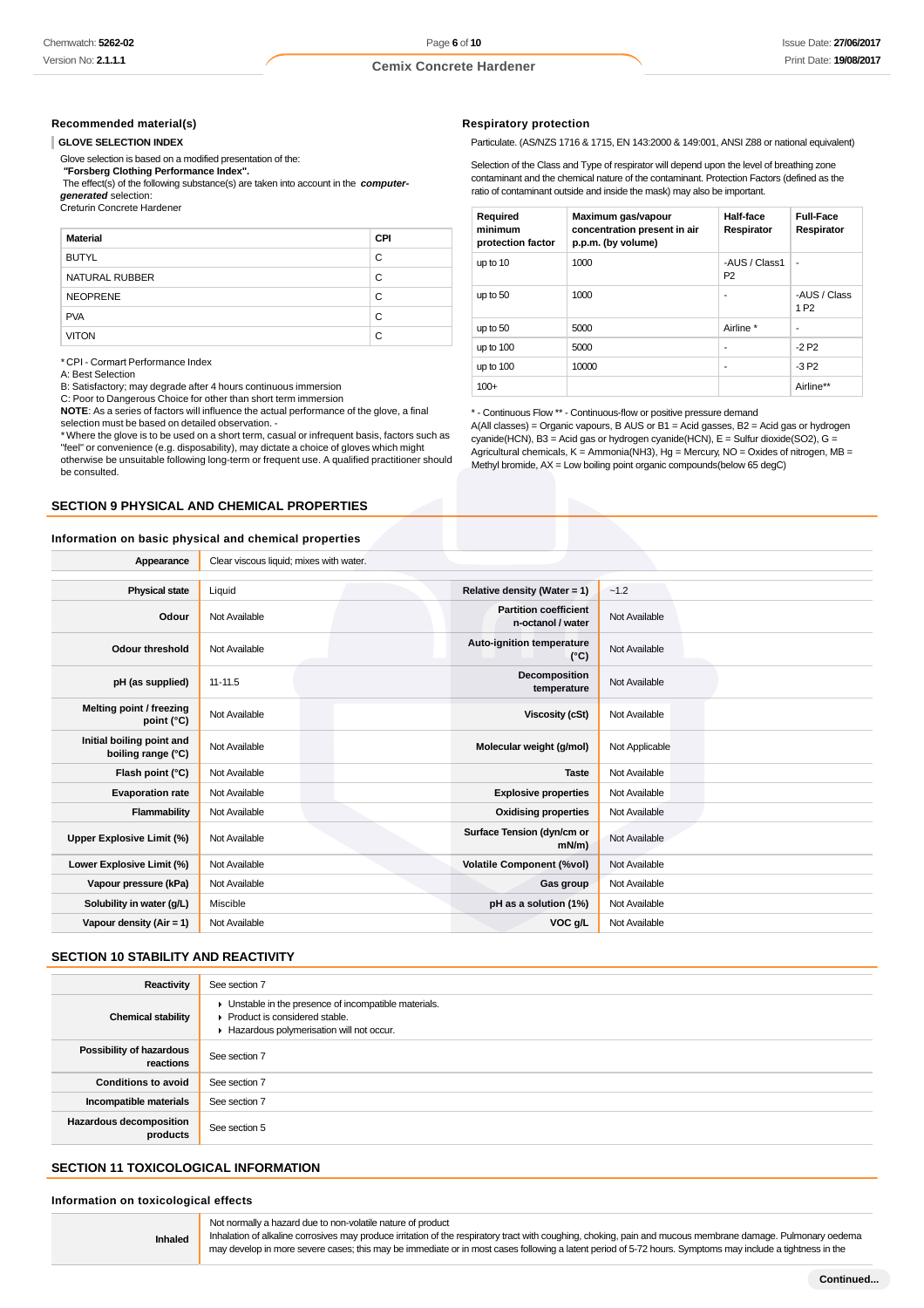|                     | chest, dyspnoea, frothy sputum, cyanosis and dizziness. Findings may include hypotension, a weak and rapid pulse and moist rales.<br>Acute effects from inhalation of high concentrations of vapour are pulmonary irritation, including coughing, with nausea; central nervous system depression -<br>characterised by headache and dizziness, increased reaction time, fatigue and loss of co-ordination                                                                                                                                                                                                                                                                                                                                                                                                                                                                                                                                                                                                                                                                                                                                                                                                                                                                                                                                        |
|---------------------|--------------------------------------------------------------------------------------------------------------------------------------------------------------------------------------------------------------------------------------------------------------------------------------------------------------------------------------------------------------------------------------------------------------------------------------------------------------------------------------------------------------------------------------------------------------------------------------------------------------------------------------------------------------------------------------------------------------------------------------------------------------------------------------------------------------------------------------------------------------------------------------------------------------------------------------------------------------------------------------------------------------------------------------------------------------------------------------------------------------------------------------------------------------------------------------------------------------------------------------------------------------------------------------------------------------------------------------------------|
| Ingestion           | Accidental ingestion of the material may be harmful; animal experiments indicate that ingestion of less than 150 gram may be fatal or may produce serious<br>damage to the health of the individual.<br>The material can produce chemical burns within the oral cavity and gastrointestinal tract following ingestion.                                                                                                                                                                                                                                                                                                                                                                                                                                                                                                                                                                                                                                                                                                                                                                                                                                                                                                                                                                                                                           |
| <b>Skin Contact</b> | The material can produce chemical burns following direct contact with the skin.<br>Open cuts, abraded or irritated skin should not be exposed to this material<br>Entry into the blood-stream through, for example, cuts, abrasions, puncture wounds or lesions, may produce systemic injury with harmful effects. Examine the<br>skin prior to the use of the material and ensure that any external damage is suitably protected.                                                                                                                                                                                                                                                                                                                                                                                                                                                                                                                                                                                                                                                                                                                                                                                                                                                                                                               |
| Eye                 | The material can produce chemical burns to the eye following direct contact. Vapours or mists may be extremely irritating.<br>When applied to the eye(s) of animals, the material produces severe ocular lesions which are present twenty-four hours or more after instillation.                                                                                                                                                                                                                                                                                                                                                                                                                                                                                                                                                                                                                                                                                                                                                                                                                                                                                                                                                                                                                                                                 |
| Chronic             | Repeated or prolonged exposure to corrosives may result in the erosion of teeth, inflammatory and ulcerative changes in the mouth and necrosis (rarely) of the<br>jaw. Bronchial irritation, with cough, and frequent attacks of bronchial pneumonia may ensue. Gastrointestinal disturbances may also occur. Chronic exposures<br>may result in dermatitis and/or conjunctivitis.<br>Repeated exposure to synthetic amorphous silicas may produce skin dryness and cracking.<br>Available data confirm the absence of significant toxicity by oral and dermal routes of exposure.<br>Numerous repeated-dose, subchronic and chronic inhalation toxicity studies have been conducted in a number of species, at airborne concentrations ranging<br>from 0.5 mg/m3 to 150 mg/m3. Lowest-observed adverse effect levels (LOAELs) were typically in the range of 1 to 50 mg/m3. When available, the no-observed<br>adverse effect levels (NOAELs) were between 0.5 and 10 mg/m3. Differences in values may be due to particle size, and therefore the number of particles<br>administered per unit dose. Generally, as particle size diminishes so does the NOAEL/LOAEL. Exposure produced transient increases in lung inflammation,<br>markers of cell injury and lung collagen content. There was no evidence of interstitial pulmonary fibrosis. |

|                                                                                                                                                                                                                                                                                                                                                                                                                                                                                                                                                                                                                                                                                                                                                                                                                                                                                                                                                                                                                                                                                                                                                                                                                                                                                                                                                                                                                                                                                                                                                                                                                                                                                                                                                                                                                                                                                                                  | <b>TOXICITY</b>                                                                                                                                                                                                                 | <b>IRRITATION</b>               |                                                                                                                                                           |
|------------------------------------------------------------------------------------------------------------------------------------------------------------------------------------------------------------------------------------------------------------------------------------------------------------------------------------------------------------------------------------------------------------------------------------------------------------------------------------------------------------------------------------------------------------------------------------------------------------------------------------------------------------------------------------------------------------------------------------------------------------------------------------------------------------------------------------------------------------------------------------------------------------------------------------------------------------------------------------------------------------------------------------------------------------------------------------------------------------------------------------------------------------------------------------------------------------------------------------------------------------------------------------------------------------------------------------------------------------------------------------------------------------------------------------------------------------------------------------------------------------------------------------------------------------------------------------------------------------------------------------------------------------------------------------------------------------------------------------------------------------------------------------------------------------------------------------------------------------------------------------------------------------------|---------------------------------------------------------------------------------------------------------------------------------------------------------------------------------------------------------------------------------|---------------------------------|-----------------------------------------------------------------------------------------------------------------------------------------------------------|
| Creturin                                                                                                                                                                                                                                                                                                                                                                                                                                                                                                                                                                                                                                                                                                                                                                                                                                                                                                                                                                                                                                                                                                                                                                                                                                                                                                                                                                                                                                                                                                                                                                                                                                                                                                                                                                                                                                                                                                         | Not Available                                                                                                                                                                                                                   | Not Available                   |                                                                                                                                                           |
|                                                                                                                                                                                                                                                                                                                                                                                                                                                                                                                                                                                                                                                                                                                                                                                                                                                                                                                                                                                                                                                                                                                                                                                                                                                                                                                                                                                                                                                                                                                                                                                                                                                                                                                                                                                                                                                                                                                  | <b>TOXICITY</b>                                                                                                                                                                                                                 | <b>IRRITATION</b>               |                                                                                                                                                           |
| sodium metasilicate                                                                                                                                                                                                                                                                                                                                                                                                                                                                                                                                                                                                                                                                                                                                                                                                                                                                                                                                                                                                                                                                                                                                                                                                                                                                                                                                                                                                                                                                                                                                                                                                                                                                                                                                                                                                                                                                                              | dermal (rat) LD50: >5000 mg/kg <sup>[1]</sup>                                                                                                                                                                                   |                                 | Skin (human): 250 mg/24h SEVERE                                                                                                                           |
|                                                                                                                                                                                                                                                                                                                                                                                                                                                                                                                                                                                                                                                                                                                                                                                                                                                                                                                                                                                                                                                                                                                                                                                                                                                                                                                                                                                                                                                                                                                                                                                                                                                                                                                                                                                                                                                                                                                  | Oral (rat) LD50: 1153 mg/kgE <sup>[2]</sup>                                                                                                                                                                                     |                                 | Skin (rabbit): 250 mg/24h SEVERE                                                                                                                          |
| water                                                                                                                                                                                                                                                                                                                                                                                                                                                                                                                                                                                                                                                                                                                                                                                                                                                                                                                                                                                                                                                                                                                                                                                                                                                                                                                                                                                                                                                                                                                                                                                                                                                                                                                                                                                                                                                                                                            | <b>TOXICITY</b>                                                                                                                                                                                                                 | <b>IRRITATION</b>               |                                                                                                                                                           |
|                                                                                                                                                                                                                                                                                                                                                                                                                                                                                                                                                                                                                                                                                                                                                                                                                                                                                                                                                                                                                                                                                                                                                                                                                                                                                                                                                                                                                                                                                                                                                                                                                                                                                                                                                                                                                                                                                                                  | Not Available                                                                                                                                                                                                                   | Not Available                   |                                                                                                                                                           |
|                                                                                                                                                                                                                                                                                                                                                                                                                                                                                                                                                                                                                                                                                                                                                                                                                                                                                                                                                                                                                                                                                                                                                                                                                                                                                                                                                                                                                                                                                                                                                                                                                                                                                                                                                                                                                                                                                                                  |                                                                                                                                                                                                                                 |                                 |                                                                                                                                                           |
| Legend:                                                                                                                                                                                                                                                                                                                                                                                                                                                                                                                                                                                                                                                                                                                                                                                                                                                                                                                                                                                                                                                                                                                                                                                                                                                                                                                                                                                                                                                                                                                                                                                                                                                                                                                                                                                                                                                                                                          | 1. Value obtained from Europe ECHA Registered Substances - Acute toxicity 2.* Value obtained from manufacturer's SDS. Unless otherwise specified data<br>extracted from RTECS - Register of Toxic Effect of chemical Substances |                                 |                                                                                                                                                           |
|                                                                                                                                                                                                                                                                                                                                                                                                                                                                                                                                                                                                                                                                                                                                                                                                                                                                                                                                                                                                                                                                                                                                                                                                                                                                                                                                                                                                                                                                                                                                                                                                                                                                                                                                                                                                                                                                                                                  |                                                                                                                                                                                                                                 |                                 |                                                                                                                                                           |
| The material may be irritating to the eye, with prolonged contact causing inflammation. Repeated or prolonged exposure to irritants may produce conjunctivitis.<br>The material may cause skin irritation after prolonged or repeated exposure and may produce a contact dermatitis (nonallergic). This form of dermatitis is often<br>characterised by skin redness (erythema) and swelling epidermis. Histologically there may be intercellular oedema of the spongy layer (spongiosis) and<br>intracellular oedema of the epidermis.<br>Asthma-like symptoms may continue for months or even years after exposure to the material ceases. This may be due to a non-allergenic condition known as<br><b>SODIUM METASILICATE</b><br>reactive airways dysfunction syndrome (RADS) which can occur following exposure to high levels of highly irritating compound. Key criteria for the diagnosis<br>of RADS include the absence of preceding respiratory disease, in a non-atopic individual, with abrupt onset of persistent asthma-like symptoms within minutes<br>to hours of a documented exposure to the irritant. A reversible airflow pattern, on spirometry, with the presence of moderate to severe bronchial hyperreactivity<br>on methacholine challenge testing and the lack of minimal lymphocytic inflammation, without eosinophilia, have also been included in the criteria for diagnosis<br>of RADS. RADS (or asthma) following an irritating inhalation is an infrequent disorder with rates related to the concentration of and duration of exposure to the<br>irritating substance. Industrial bronchitis, on the other hand, is a disorder that occurs as result of exposure due to high concentrations of irritating substance<br>(often particulate in nature) and is completely reversible after exposure ceases. The disorder is characterised by dyspnea, cough and mucus production. |                                                                                                                                                                                                                                 |                                 |                                                                                                                                                           |
| <b>WATER</b>                                                                                                                                                                                                                                                                                                                                                                                                                                                                                                                                                                                                                                                                                                                                                                                                                                                                                                                                                                                                                                                                                                                                                                                                                                                                                                                                                                                                                                                                                                                                                                                                                                                                                                                                                                                                                                                                                                     | No significant acute toxicological data identified in literature search.                                                                                                                                                        |                                 |                                                                                                                                                           |
| <b>Acute Toxicity</b>                                                                                                                                                                                                                                                                                                                                                                                                                                                                                                                                                                                                                                                                                                                                                                                                                                                                                                                                                                                                                                                                                                                                                                                                                                                                                                                                                                                                                                                                                                                                                                                                                                                                                                                                                                                                                                                                                            | ✔                                                                                                                                                                                                                               | Carcinogenicity                 | $\circledcirc$                                                                                                                                            |
| <b>Skin Irritation/Corrosion</b>                                                                                                                                                                                                                                                                                                                                                                                                                                                                                                                                                                                                                                                                                                                                                                                                                                                                                                                                                                                                                                                                                                                                                                                                                                                                                                                                                                                                                                                                                                                                                                                                                                                                                                                                                                                                                                                                                 | ✔                                                                                                                                                                                                                               | <b>Reproductivity</b>           | ◎                                                                                                                                                         |
| <b>Serious Eye</b><br>Damage/Irritation                                                                                                                                                                                                                                                                                                                                                                                                                                                                                                                                                                                                                                                                                                                                                                                                                                                                                                                                                                                                                                                                                                                                                                                                                                                                                                                                                                                                                                                                                                                                                                                                                                                                                                                                                                                                                                                                          | ✔                                                                                                                                                                                                                               | <b>STOT - Single Exposure</b>   | $\circledcirc$                                                                                                                                            |
| <b>Respiratory or Skin</b><br>sensitisation                                                                                                                                                                                                                                                                                                                                                                                                                                                                                                                                                                                                                                                                                                                                                                                                                                                                                                                                                                                                                                                                                                                                                                                                                                                                                                                                                                                                                                                                                                                                                                                                                                                                                                                                                                                                                                                                      | ⊚                                                                                                                                                                                                                               | <b>STOT - Repeated Exposure</b> | $\circledcirc$                                                                                                                                            |
| <b>Mutagenicity</b>                                                                                                                                                                                                                                                                                                                                                                                                                                                                                                                                                                                                                                                                                                                                                                                                                                                                                                                                                                                                                                                                                                                                                                                                                                                                                                                                                                                                                                                                                                                                                                                                                                                                                                                                                                                                                                                                                              | ⊚                                                                                                                                                                                                                               | <b>Aspiration Hazard</b>        | Q                                                                                                                                                         |
|                                                                                                                                                                                                                                                                                                                                                                                                                                                                                                                                                                                                                                                                                                                                                                                                                                                                                                                                                                                                                                                                                                                                                                                                                                                                                                                                                                                                                                                                                                                                                                                                                                                                                                                                                                                                                                                                                                                  |                                                                                                                                                                                                                                 | Legend:                         | $\blacktriangleright$ - Data available but does not fill the criteria for classification<br>$\blacktriangleright$ - Data available to make classification |

### $\bigcirc$  – Data Not Available to make classification

# **SECTION 12 ECOLOGICAL INFORMATION**

# **Toxicity**

|                     | <b>ENDPOINT</b>  | <b>TEST DURATION (HR)</b> | <b>SPECIES</b> | <b>VALUE</b>     | <b>SOURCE</b>    |
|---------------------|------------------|---------------------------|----------------|------------------|------------------|
| Creturin            | Not<br>Available | Not Available             | Not Available  | Not<br>Available | Not<br>Available |
|                     | <b>ENDPOINT</b>  | <b>TEST DURATION (HR)</b> | <b>SPECIES</b> | <b>VALUE</b>     | <b>SOURCE</b>    |
| sodium metasilicate | <b>LC50</b>      | 96                        | Fish           | 1800mg/L         | 4                |
|                     | <b>NOEC</b>      | 96                        | Fish           | >=1000mg/L       |                  |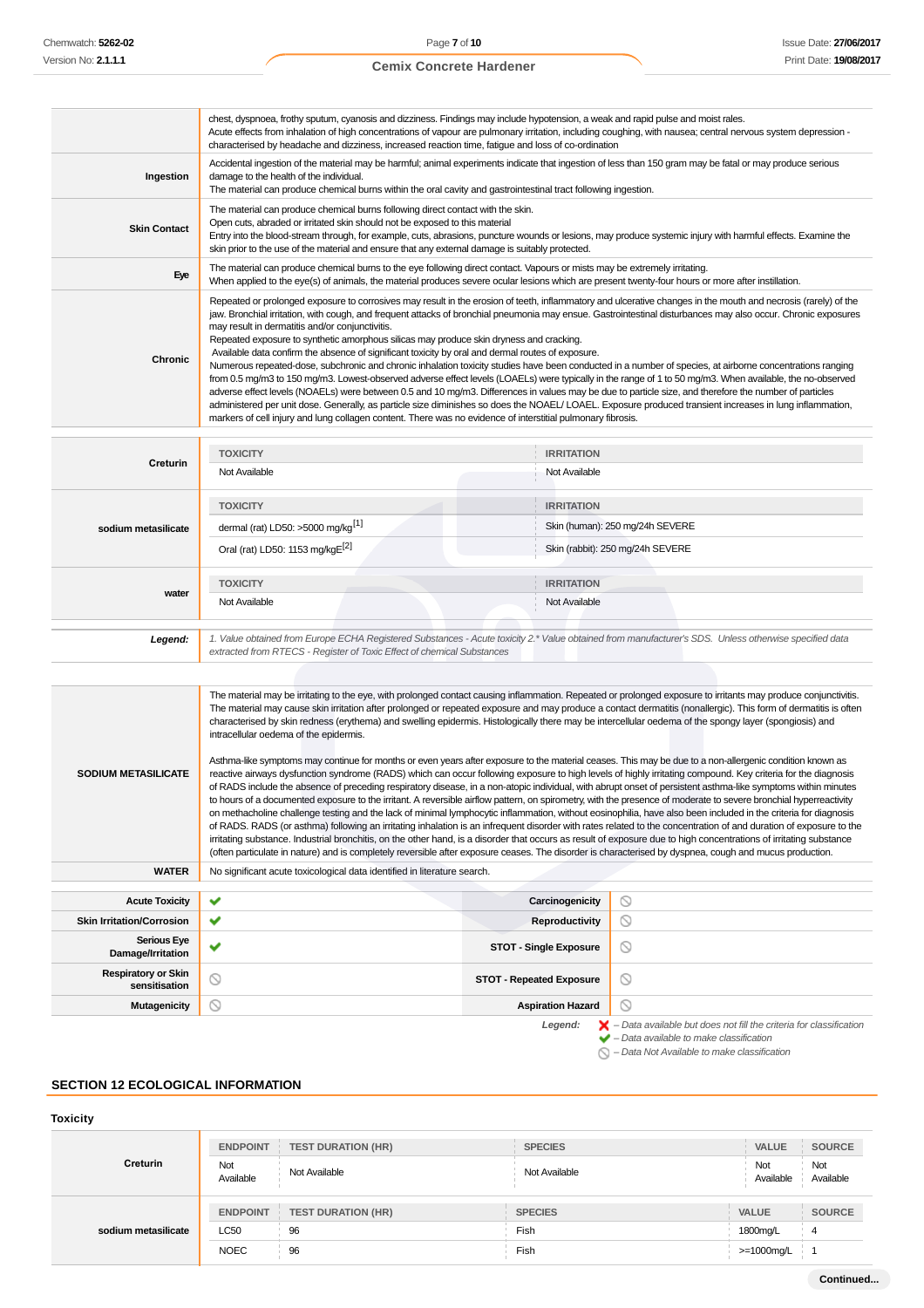**Legend:** Extracted from 1. IUCLID Toxicity Data 2. Europe ECHA Registered Substances - Ecotoxicological Information - Aquatic Toxicity 3. EPIWIN Suite V3.12 (QSAR) - Aquatic Toxicity Data (Estimated) 4. US EPA, Ecotox database - Aquatic Toxicity Data 5. ECETOC Aquatic Hazard Assessment Data 6. NITE (Japan) - Bioconcentration Data 7. METI (Japan) - Bioconcentration Data 8. Vendor Data

### **DO NOT** discharge into sewer or waterways.

### **Persistence and degradability**

| Ingredient                               | /Soil | <b>Persistence: Air</b> |
|------------------------------------------|-------|-------------------------|
| the contract of the contract of<br>water | LOW   | LOW                     |

### **Bioaccumulative potential**

| Ingredient | <b>Bioaccumulation</b>  |
|------------|-------------------------|
| water      | LOW (LogKOW = $-1.38$ ) |
|            |                         |

### **Mobility in soil**

| adion<br>Iner | <b>Mobility</b>                                          |
|---------------|----------------------------------------------------------|
| water         | 14.3'<br>$\bigcap_{\Lambda}$<br>$\overline{\phantom{a}}$ |

### **SECTION 13 DISPOSAL CONSIDERATIONS**

| Waste treatment methods                |                                                                                                                                                                                                                                                                                                                                                                                                                                                                                                                                                                                                                                                                                                                                                                                                                                                                                                                                                                                                                                                                                                                                                                                                                                                                                                                                                                                                                                                                                                                            |
|----------------------------------------|----------------------------------------------------------------------------------------------------------------------------------------------------------------------------------------------------------------------------------------------------------------------------------------------------------------------------------------------------------------------------------------------------------------------------------------------------------------------------------------------------------------------------------------------------------------------------------------------------------------------------------------------------------------------------------------------------------------------------------------------------------------------------------------------------------------------------------------------------------------------------------------------------------------------------------------------------------------------------------------------------------------------------------------------------------------------------------------------------------------------------------------------------------------------------------------------------------------------------------------------------------------------------------------------------------------------------------------------------------------------------------------------------------------------------------------------------------------------------------------------------------------------------|
| <b>Product / Packaging</b><br>disposal | • Containers may still present a chemical hazard/danger when empty.<br>▶ Return to supplier for reuse/ recycling if possible.<br>Otherwise:<br>If container can not be cleaned sufficiently well to ensure that residuals do not remain or if the container cannot be used to store the same product, then<br>puncture containers, to prevent re-use, and bury at an authorised landfill.<br>• Where possible retain label warnings and SDS and observe all notices pertaining to the product.<br>DO NOT allow wash water from cleaning or process equipment to enter drains.<br>It may be necessary to collect all wash water for treatment before disposal.<br>In all cases disposal to sewer may be subject to local laws and requlations and these should be considered first.<br>• Where in doubt contact the responsible authority.<br>Recycle wherever possible.<br>• Consult manufacturer for recycling options or consult local or regional waste management authority for disposal if no suitable treatment or disposal facility<br>can be identified.<br>Treat and neutralise at an approved treatment plant.<br>▶ Treatment should involve: Neutralisation with suitable dilute acid followed by: burial in a land-fill specifically licensed to accept chemical and / or<br>pharmaceutical wastes or Incineration in a licensed apparatus (after admixture with suitable combustible material).<br>• Decontaminate empty containers. Observe all label safequards until containers are cleaned and destroyed. |

Ensure that the disposal of material is carried out in accordance with Hazardous Substances (Disposal) Regulations 2001.

### **SECTION 14 TRANSPORT INFORMATION**

### **Labels Required**

| Marine Pollutant NO              |  |
|----------------------------------|--|
| <b>HAZCHEM</b><br>$\parallel$ 2X |  |

### **Land transport (UN)**

| <b>UN number</b>             | 3266                                                                      |  |
|------------------------------|---------------------------------------------------------------------------|--|
| UN proper shipping name      | CORROSIVE LIQUID, BASIC, INORGANIC, N.O.S. (contains sodium metasilicate) |  |
| Transport hazard class(es)   | Class<br>$\frac{1}{2}$ 8<br>Not Applicable<br>Subrisk                     |  |
| Packing group                | Ш                                                                         |  |
| <b>Environmental hazard</b>  | Not Applicable                                                            |  |
| Special precautions for user | Special provisions<br>223; 274<br>5L<br>Limited quantity                  |  |

### **Air transport (ICAO-IATA / DGR)**

| <b>IIN number</b>   | 3266                                                                       |
|---------------------|----------------------------------------------------------------------------|
| UN<br>shipping name | n.o.s.<br>inorganic.<br>- Contains<br>haeir<br>Corrosive liquid.<br>vasiv. |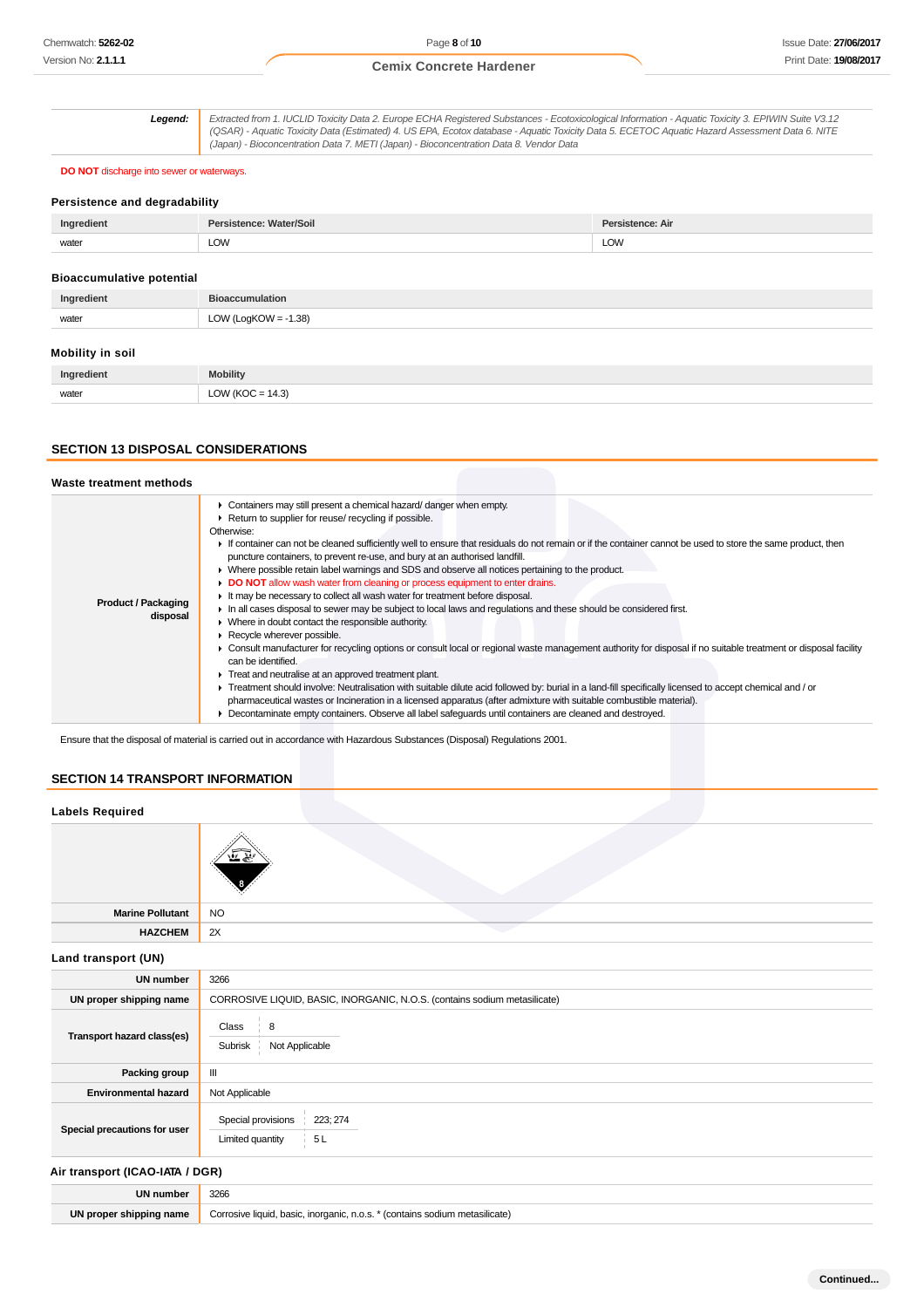|                              | <b>ICAO/IATA Class</b><br>8                               |                |
|------------------------------|-----------------------------------------------------------|----------------|
| Transport hazard class(es)   | Not Applicable<br>ICAO / IATA Subrisk                     |                |
|                              | 8L<br><b>ERG Code</b>                                     |                |
| Packing group                | Ш                                                         |                |
| <b>Environmental hazard</b>  | Not Applicable                                            |                |
| Special precautions for user | Special provisions                                        | A3 A803        |
|                              | Cargo Only Packing Instructions                           | 856            |
|                              | Cargo Only Maximum Qty / Pack                             | 60L            |
|                              | Passenger and Cargo Packing Instructions                  | 852            |
|                              | Passenger and Cargo Maximum Qty / Pack                    | 5L             |
|                              | Passenger and Cargo Limited Quantity Packing Instructions | Y841           |
|                              | Passenger and Cargo Limited Maximum Qty / Pack            | 1 <sub>L</sub> |

# **Sea transport (IMDG-Code / GGVSee)**

| <b>UN number</b>             | 3266                                                                                                 |
|------------------------------|------------------------------------------------------------------------------------------------------|
| UN proper shipping name      | CORROSIVE LIQUID, BASIC, INORGANIC, N.O.S. (contains sodium metasilicate)                            |
| Transport hazard class(es)   | <b>IMDG Class</b><br>8<br><b>IMDG Subrisk</b><br>Not Applicable                                      |
| Packing group                | Ш                                                                                                    |
| <b>Environmental hazard</b>  | Not Applicable                                                                                       |
| Special precautions for user | $F-A$ , S-B<br><b>EMS Number</b><br>Special provisions<br>223 274<br><b>Limited Quantities</b><br>5L |

### **Transport in bulk according to Annex II of MARPOL and the IBC code**

| Source                                                                          | <b>Product name</b>      | <b>Pollution Category</b> | Ship Type |
|---------------------------------------------------------------------------------|--------------------------|---------------------------|-----------|
| IMO MARPOL (Annex II) - List<br>of Noxious Liquid Substances<br>Carried in Bulk | Sodium silicate solution |                           |           |

# **SECTION 15 REGULATORY INFORMATION**

# **Safety, health and environmental regulations / legislation specific for the substance or mixture**

This substance is to be managed using the conditions specified in an applicable Group Standard

| <b>HSR Number</b>                                                                                                               | <b>Group Standard</b>                                        |  |
|---------------------------------------------------------------------------------------------------------------------------------|--------------------------------------------------------------|--|
| HSR002542                                                                                                                       | Construction Products (Corrosive [8.2C]) Group Standard 2006 |  |
| SODIUM METASILICATE(1344-09-8) IS FOUND ON THE FOLLOWING REGULATORY LISTS                                                       |                                                              |  |
| New Zealand Hazardous Substances and New Organisms (HSNO) Act - Classification of<br>New Zealand Inventory of Chemicals (NZIoC) |                                                              |  |
| Chemicals                                                                                                                       |                                                              |  |

### **WATER(7732-18-5) IS FOUND ON THE FOLLOWING REGULATORY LISTS**

New Zealand Inventory of Chemicals (NZIoC)

### **Location Test Certificate**

Subject to Regulation 55 of the Hazardous Substances (Classes 1 to 5 Controls) Regulations, a location test certificate is required when quantity greater than or equal to those indicated below are present.

| <b>Hazard Class</b> | Quantity beyond which controls apply for closed containers | Quantity beyond which controls apply when use occurring in open containers |
|---------------------|------------------------------------------------------------|----------------------------------------------------------------------------|
| Not Applicable      | Not Applicable                                             | Not Applicable                                                             |

# **Approved Handler**

Subject to Regulation 56 of the Hazardous Substances (Classes 1 to 5 Controls) Regulations and Regulation 9 of the Hazardous Substances (Classes 6, 8, and 9 Controls) Regulations, the substance must be under the personal control of an Approved Handler when present in a quantity greater than or equal to those indicated below.

| P                       | <b>Puantities</b>                     |
|-------------------------|---------------------------------------|
| $N - 1$<br>: Applicable | י הוא<br>Applicable<br>w<br>$- - - -$ |

Refer Group Standards for further information

### **Tracking Requirements**

Not Applicable

| <b>National Inventory</b> |
|---------------------------|
|---------------------------|